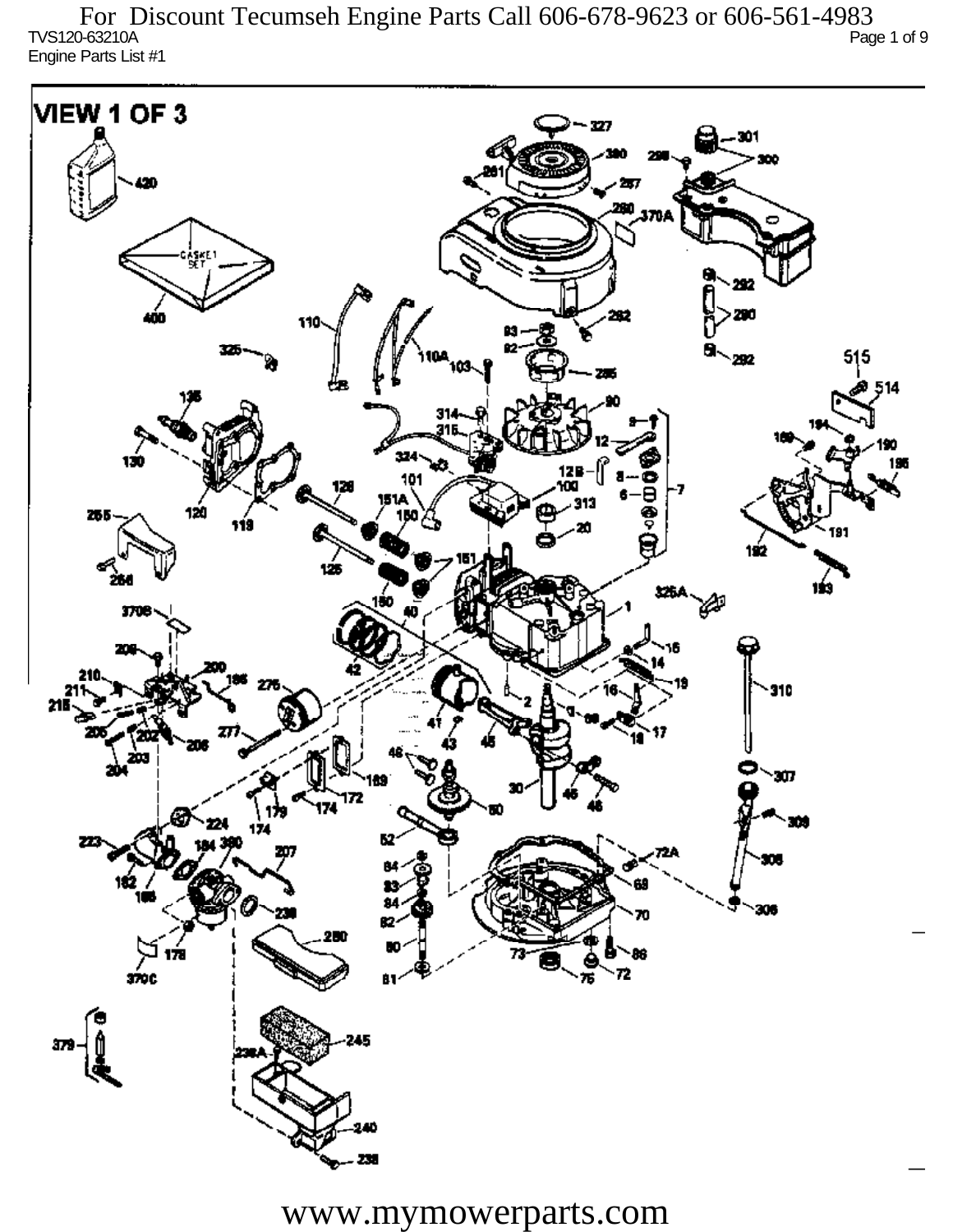|    | Ref # Part Number | Qty Description                                              |
|----|-------------------|--------------------------------------------------------------|
| 1. | 33729A            | Cylinder (Incl.2 & 20) (2-13/16" Bore)<br>(Inverted Ports)   |
|    | 2 26727           | Pin, Dowel                                                   |
|    | 6 33734           | Element, Breather                                            |
|    | 7 34214A          | Breather Ass'y. (Incl. 6, 8, 9, 12, & 12A)                   |
|    | 8 33735           | * Gasket, Breather                                           |
|    | 9 30200           | Screw, 10-24 x 9/16"                                         |
|    | 12A 34695         |                                                              |
|    |                   | Elbow, Breather tube                                         |
|    | 12 33886          | Tube, Breather                                               |
|    | 14 28277          | Washer, Flat                                                 |
|    | 15 30589          | Rod, Governor (Incl. 14)                                     |
|    | 16 31383A         | Lever, Governor                                              |
|    | 17 31335          | Clamp, Governor lever                                        |
|    | 18 650548         | Screw, 8-32 x 5/16"                                          |
|    | 19 31361          | Spring, Extension                                            |
|    | 20 32600          | Seal, Oil                                                    |
|    | 30 35037          | Crankshaft                                                   |
|    | 32 32323          | Washer, Thrust NOTE: This thrust washer maynot be            |
|    |                   | required if a new crankshafthas been installed. Check the    |
|    |                   | proper Mechanic's Handbook for acceptable end play. Use      |
|    |                   | this .010" thrust washer if excess end play is measured.     |
|    | 40 34535          | Piston, Pin & Ring Set (Std.) (2-13/1 6")                    |
|    | 40 34536          | Piston, Pin & Ring Set (.010" OS)                            |
|    | 40 34537          | Piston, Pin & Ring Set (.020" OS)                            |
|    | 41 33562B         | Piston & Pin Ass'y (Incl. 43) (Std.) (2 -13/16")             |
|    | 41 33563B         | Piston & Pin Ass'y. (Incl. 43) (.010" OS)                    |
|    | 41 33564B         | Piston & Pin Ass'y. (Incl. 43) (.020" OS)                    |
|    | 42 33567          |                                                              |
|    | 42 33568          | Ring Set (Std.) (2-13/16" Bore)                              |
|    |                   | Ring Set (.010" OS)                                          |
|    | 42 33569          | Ring Set (.020" OS)                                          |
|    | 43 20381          | Ring, Piston pin retaining                                   |
|    | 45 32875          | Rod Assy., Connecting (Incl. 46)                             |
|    | 46 32610A         | Bolt, Connecting rod                                         |
|    | 48 27241          | Lifter, Valve                                                |
|    | 50 35054A         | Camshaft                                                     |
|    | 52 29914          | Oil Pump Assy.                                               |
|    | 64 30063          | Screw, Torx T-30, 1/4-20 x 1/2"                              |
|    | 64A 8345          | Washer, Flat                                                 |
|    | 69 35261          | * Gasket, Mounting flange                                    |
|    | 70 33305A         | Flange Ass'y. (Incl. 72, A, 73, 75, 76 & 80)                 |
|    | 72 30572          | Plug, Oil drain (Incl. 73)                                   |
|    | 73 28833          | * Drain Plug Gasket (Not req. W/plastic plug)                |
|    | 75 27897          | Seal, Oil                                                    |
|    | 76 30318          | Seal, Oil                                                    |
|    | 80 30574          | Shaft, Governor                                              |
|    | 81 30590A         | Washer, Flat                                                 |
|    | 82 30591          | Gear Assy., Governor (Incl. 81)                              |
|    | 83 30588A         | Spool, Governor                                              |
|    | 84 29193          | Ring, Retaining                                              |
|    | 86 650488         | Screw, 1/4-20 x 1-1/4"                                       |
|    | 89 611004         | <b>Flywheel Key</b>                                          |
|    | 90 611028         | Flywheel                                                     |
|    | 92 650815         | Washer, Belleville                                           |
|    | 93 650816         | Nut, Flywheel                                                |
|    | 100 34443A        | Solid State Ignition                                         |
|    | 100 730207        | Magneto-to-Solid State Conv. Kit (Includes solid state       |
|    |                   | module, solid state flywheel key, and instructions.) (Use as |
|    |                   | required on external ignition engines only.)                 |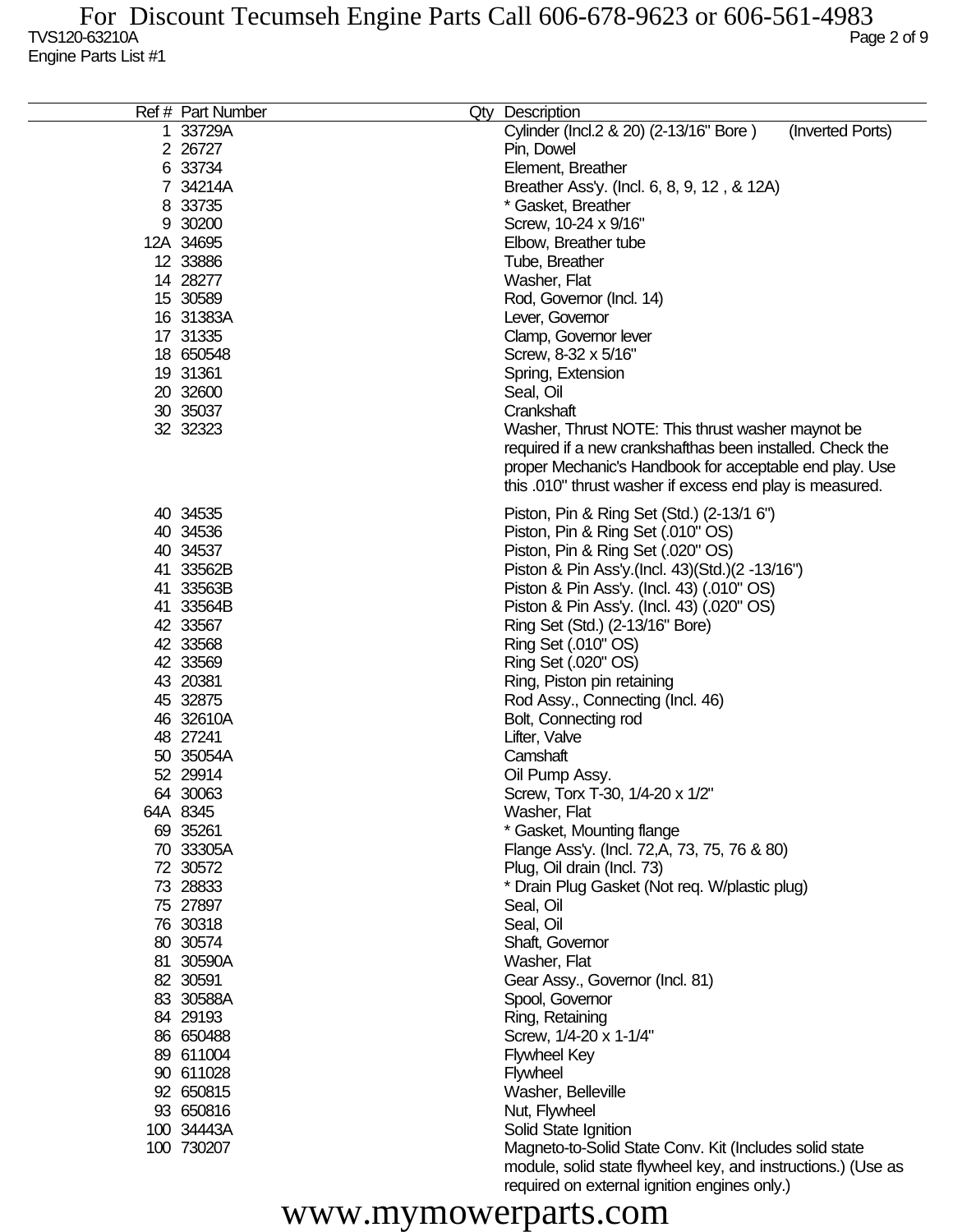|            | Ref # Part Number | Qty Description                                          |
|------------|-------------------|----------------------------------------------------------|
|            | 101 610118        | Cover, Spark plug (Use as required)                      |
|            | 103 650814        | Screw, Torx T-15, 10-24 x 1"                             |
|            | 110 35055         | <b>Ground Wire</b>                                       |
|            | 118 730194        | Rope Guide Kit (Use as required)                         |
|            | 119 33554A        | * Gasket, Head                                           |
|            | 120 34342         | Head, Cylinder                                           |
|            | 125 29314B        |                                                          |
|            |                   | Intake Valve (Std.) (Incl. 151) (Conventional Ports)     |
|            | 125 29313C        | Exhaust Valve (Std.) (Incl. 151) (Inverted Ports)        |
|            | 125 29315C        | Exhaust Valve (1/32" OS) (Incl. 151) (Inverted Ports)    |
|            | 126 29313C        | Exhaust Valve (Std.) (Incl. 151) (Conventional Ports)    |
|            | 126 34776         | Exhaust Valve (Std.) (Incl. 151) (Conventional Ports)    |
|            | 126 32644A        | Intake Valve (Incl. 151) (Inverted Po rts)               |
|            | 126 32645A        | Intake Valve (1/32" OS) (Incl. 151) (Inverted Ports)     |
|            | 127 650691        | Washer, Flat                                             |
|            | 129 650818        | Screw, 5/16-18 x 1-1/2"                                  |
|            | 130 6021A         | Screw, 5/16-18 x 1-1/2" (Use as requi red)               |
|            | 130 650697A       | Screw, 5/16-18 x 2-1/2" (Use as requi red)               |
|            | 135 33636         | <b>Resistor Spark Plug</b>                               |
|            | 150 31672         | Spring, Valve                                            |
|            | 151 31673         | Cap, Lower valve spring                                  |
|            | 167 650688        | Screw, 10-32 x 1" (Drilled thru)                         |
|            | 168 32924         | Spring, Speed adjusting screw                            |
|            | 169 27234A        | Gasket, Valve spring box cover                           |
|            | 172 32755         | Cover, Valve spring box                                  |
|            | 174 650128        | Screw, 10-24 x 1/2"                                      |
|            | 178 29752         | Nut & Lockwasher, 1/4-28                                 |
|            | 182 30088A        | Screw, 1/4-28 x 1"                                       |
|            | 184 26756         | * Gasket, Carburetor                                     |
|            | 186 34358         | Link, Governor spring                                    |
|            | 200 33155A        | Control Bracket (Incl. 206)                              |
|            | 201 33150         | Bracket, Over-ride                                       |
|            | 206 610973        | Terminal (Use as required)                               |
|            | 207 34336         | Link, Throttle                                           |
|            | 209 30200         | Screw, 10-24 x 9/16"                                     |
|            | 210 27793         | Clip, Conduit                                            |
|            | 211 28942         | Screw, 10-32 x 3/8"                                      |
|            | 223 650142        | Screw, 1/4-20 x 1-1/8"                                   |
|            | 224 33751A        | * Gasket, Intake pipe                                    |
|            | 238 28820         | Screw, 10-32 x 1/2"                                      |
|            | 239A 27272A       | Gasket, Air cleaner                                      |
|            | 245 30727         |                                                          |
|            | 246E 35435        | Filter, Air cleaner<br>Filter, Pre-air (Use as required) |
|            | 250D 31715        |                                                          |
|            |                   | Cover, Air cleaner                                       |
|            | 260 34480         | Housing, Blower                                          |
|            | 261 30200         | Screw, 10-24 x 9/16"                                     |
|            | 262 650831        | Screw, 1/4-20 x 15/32"                                   |
| 275E 35771 |                   | Muffler (Incl. 274)                                      |
|            | 277 650795        | Screw, 1/4-20 x 2-1/4" (Use as requir ed)                |
|            | 277 650774        | Screw, 1/4-20 x 2-3/8" (Use as requir ed)                |
|            | 277 792005        | Screw, 1/4-20 x 2-1/2" (Use as requir ed)                |
|            | 287 650802        | Screw, 1/4-20 x 5/8"                                     |
|            | 290 34357         | Fuel Line (Epichlorohydrin 6-3/4")(17 cm)                |
|            | 290 29774         | Fuel Line(Braided 8-1/4")(21 cm)(Use as req.)            |
|            | 290 30705         | Fuel Line (Braided 16")(40 cm)(Use as req.)              |
|            | 290 30962         | Fuel Line (Braided 32")(81 cm)(Use as req.)              |
|            | 292 26460         | Clamp, Fuel line                                         |
|            | 298 28763         | Screw, 10-32 x 35/64"                                    |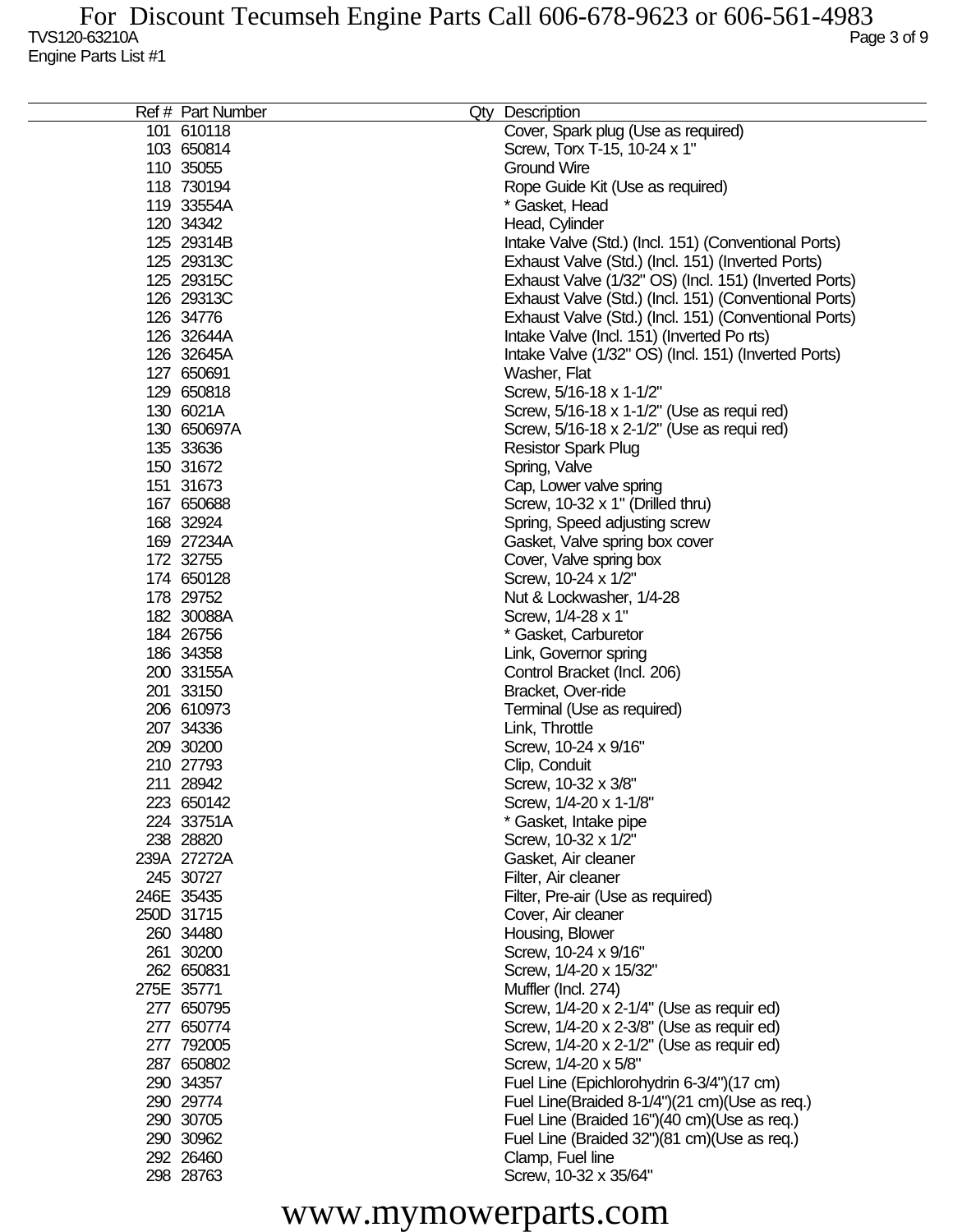| Ref # Part Number | Qty Description                                                                                                                                                                                                                                     |
|-------------------|-----------------------------------------------------------------------------------------------------------------------------------------------------------------------------------------------------------------------------------------------------|
| 300B 34369A       | Fuel Tank (Incl. 292 & 301A) NOTE: The following tanks<br>(34980A, 34979A, 34369A) were built with different size fuel<br>inlet openings. Tanks with 1-3/16" I.D. opening use fuel cap<br>33032. Tanks with 1-1/2" I.D. opening use fuel cap 35355. |
| 301 33032         | Fuel Cap (Use as required)                                                                                                                                                                                                                          |
| 305 34264         | Oil Fill Tube                                                                                                                                                                                                                                       |
| 306 34265         | Gasket, Oil fill tube                                                                                                                                                                                                                               |
| 306 34282         | "O" Ring (This "O" ring is required with metal fill tube only<br>when replacement mounting flange with .777 dia. oil fill hole<br>has been used.)                                                                                                   |
| 307 33590         | "O" Ring                                                                                                                                                                                                                                            |
| 309 650562        | Screw, 10-32 x 1/2"                                                                                                                                                                                                                                 |
| 310 34267         | Oil Dipstick (Incl. 150)                                                                                                                                                                                                                            |
| 313 34080         | Spacer, Flywheel key                                                                                                                                                                                                                                |
| 325 29443         | Clip, Fuel line                                                                                                                                                                                                                                     |
| 326 34113         | Plug, Screen                                                                                                                                                                                                                                        |
| 359 34834         | Guard, Flywheel                                                                                                                                                                                                                                     |
| 370H 34387        | Decal, Instruction (Optional)                                                                                                                                                                                                                       |
| 370J 34870        | Decal, Instruction (Optional)                                                                                                                                                                                                                       |
| 379 631021        | Inlet Needle, Seat & Clip Assy.                                                                                                                                                                                                                     |
| 380 632285        | Carburetor (Incl. 184) (Refer to Division 5, Section A, page<br>A1-14 or Fiche 8A, Grid E-1 for breakdown)                                                                                                                                          |
| 390A 590531       | Side Mount Rewind Starter (Refer to Division 5, Section C,<br>page 32 or Fiche 8A, Grid G-3 for breakdown)                                                                                                                                          |
| 400 33740D        | * Gasket Set (Incl. items marked *)                                                                                                                                                                                                                 |
| 420 730225        | SAE 30, 4-Cycle Engine Oil (Quart)                                                                                                                                                                                                                  |
| 425 730571        | Starter Muff Kit (Incl.370J,426,427)(Opt.)                                                                                                                                                                                                          |
| 426 32203         | Starter Air Cleaner (Optional)                                                                                                                                                                                                                      |
| 427 32204         | Starter Air Cleaner Bracket (Optional)                                                                                                                                                                                                              |
| 436 611006        | Stator Plate Ass'y.(Incl.377,378,437, 442-448)                                                                                                                                                                                                      |
| 437 30551         | Spring, Breaker box cover                                                                                                                                                                                                                           |
| 438 610947        | Cover, Dust                                                                                                                                                                                                                                         |
| 439 610955        | Gasket, Stator cover                                                                                                                                                                                                                                |
| 440 30992         | Cam, Breaker                                                                                                                                                                                                                                        |
| 442 610385        | Washer                                                                                                                                                                                                                                              |
| 443 610408        | Nut, 8-32                                                                                                                                                                                                                                           |
| 444 29181         | Breaker Fastening Screw & Washer                                                                                                                                                                                                                    |
| 445 610593        | <b>Condenser Fastening Screw</b>                                                                                                                                                                                                                    |
| 446 33356         | Terminal, Ground                                                                                                                                                                                                                                    |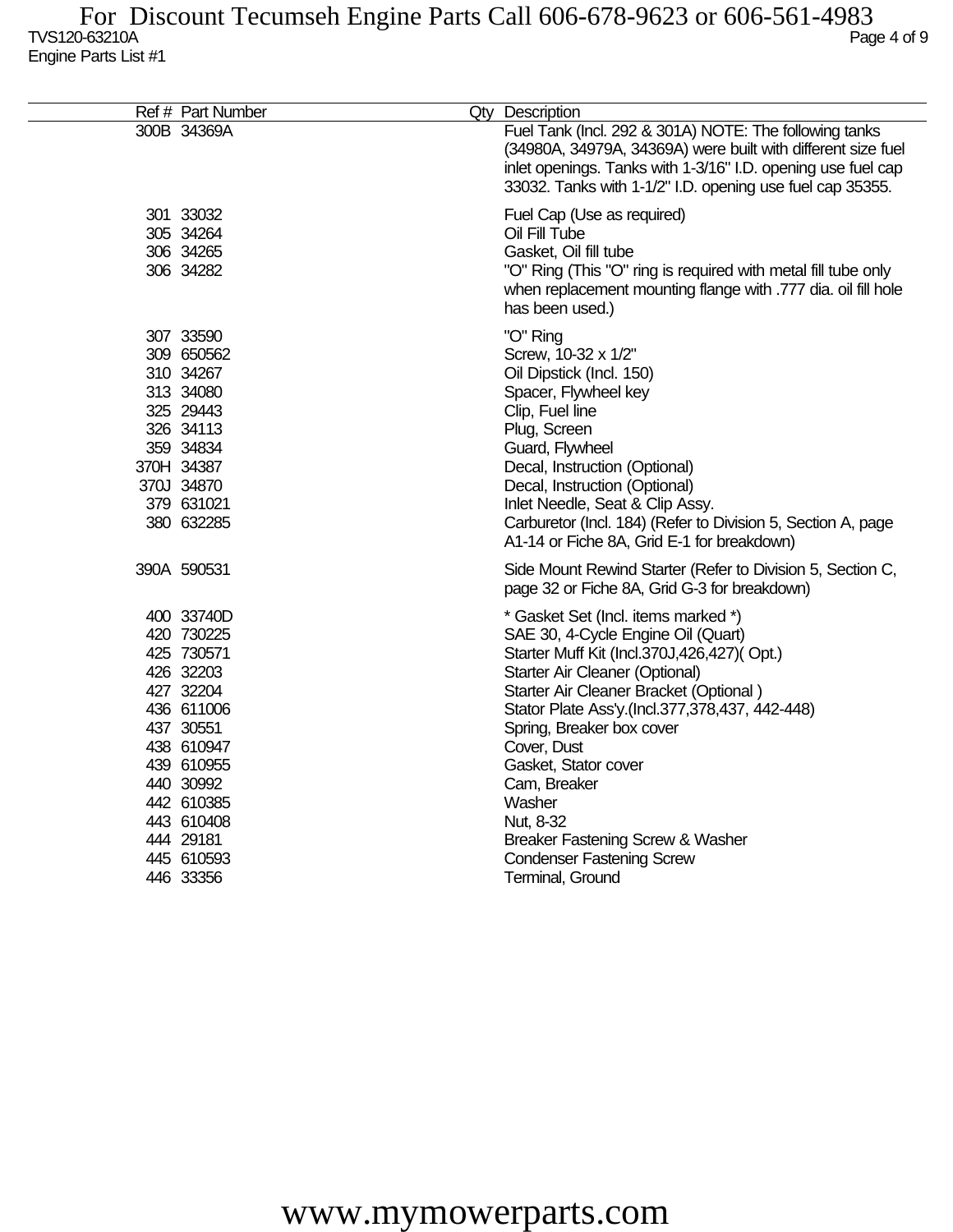TVS120-63210A Page 5 of 9 Engine Parts List #2 For Discount Tecumseh Engine Parts Call 606-678-9623 or 606-561-4983

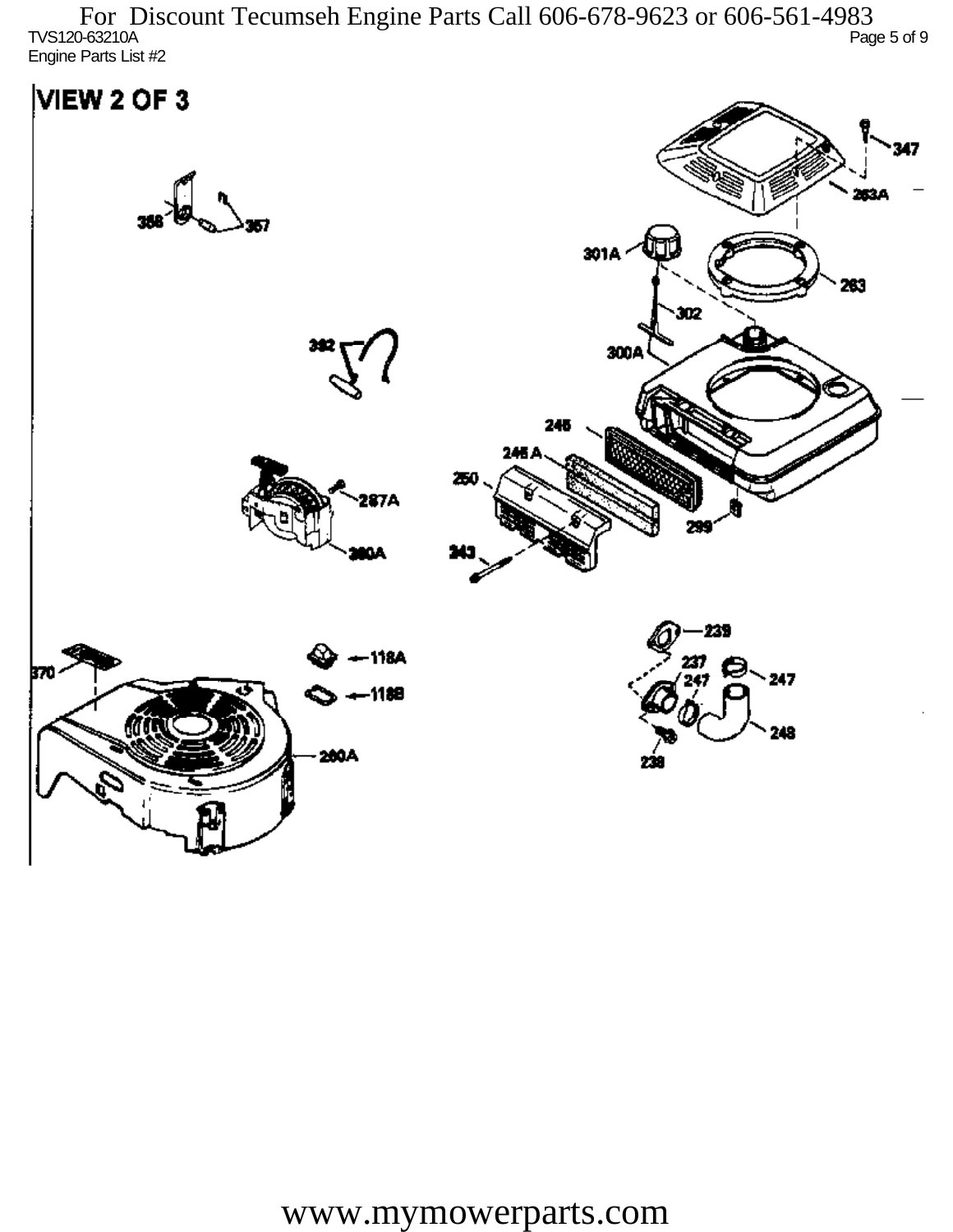|      | Ref # Part Number                                                                                                                                                                                                                                 | Qty Description                                                                                                                                                                                                                                                                                                                                                                                                                                                                                                                                                                                                                                                                                                                                                   |
|------|---------------------------------------------------------------------------------------------------------------------------------------------------------------------------------------------------------------------------------------------------|-------------------------------------------------------------------------------------------------------------------------------------------------------------------------------------------------------------------------------------------------------------------------------------------------------------------------------------------------------------------------------------------------------------------------------------------------------------------------------------------------------------------------------------------------------------------------------------------------------------------------------------------------------------------------------------------------------------------------------------------------------------------|
|      | 12A 34695<br>32 32323                                                                                                                                                                                                                             | Elbow, Breather tube<br>Washer, Thrust NOTE: This thrust washer maynot be<br>required if a new crankshafthas been installed. Check the<br>proper Mechanic's Handbook for acceptable end play. Use<br>this .010" thrust washer if excess end play is measured.                                                                                                                                                                                                                                                                                                                                                                                                                                                                                                     |
| 287A | 64 30063<br>64A 8345<br>76 30318<br>118 730194<br>127 650691<br>129 650818<br>167 650688<br>168 32924<br>201 33150<br>238 28820<br>239A 27272A<br>243 650152<br>245 30727<br>246E 35435<br>250D 31715<br>275E 35771<br>287A 650735<br>300B 34369A | Screw, Torx T-30, 1/4-20 x 1/2"<br>Washer, Flat<br>Seal, Oil<br>Rope Guide Kit (Use as required)<br>Washer, Flat<br>Screw, 5/16-18 x 1-1/2"<br>Screw, 10-32 x 1" (Drilled thru)<br>Spring, Speed adjusting screw<br>Bracket, Over-ride<br>Screw, 10-32 x 1/2"<br>Gasket, Air cleaner<br>Screw, 8-32 x 3/8"<br>Filter, Air cleaner<br>Filter, Pre-air (Use as required)<br>Cover, Air cleaner<br>Muffler (Incl. 274)<br>Screw, 10-24 x 3/8" (Use as required)<br>Pop Rivet (3/16" Dia.) (Purchase loca lly)<br>Fuel Tank (Incl. 292 & 301A) NOTE: The following tanks<br>(34980A, 34979A, 34369A) were built with different size fuel<br>inlet openings. Tanks with 1-3/16" I.D. opening use fuel cap<br>33032. Tanks with 1-1/2" I.D. opening use fuel cap 35355. |
|      | 326 34113<br>359 34834<br>370H 34387<br>370J 34870<br>390A 590531                                                                                                                                                                                 | Plug, Screen<br>Guard, Flywheel<br>Decal, Instruction (Optional)<br>Decal, Instruction (Optional)<br>Side Mount Rewind Starter (Refer to Division 5, Section C,<br>page 32 or Fiche 8A, Grid G-3 for breakdown)                                                                                                                                                                                                                                                                                                                                                                                                                                                                                                                                                   |
|      | 425 730571<br>426 32203<br>427 32204<br>436 611006<br>437 30551<br>438 610947<br>439 610955<br>440 30992<br>442 610385<br>443 610408<br>444 29181<br>445 610593<br>446 33356                                                                      | Starter Muff Kit (Incl.370J,426,427)(Opt.)<br>Starter Air Cleaner (Optional)<br>Starter Air Cleaner Bracket (Optional)<br>Stator Plate Ass'y.(Incl.377,378,437, 442-448)<br>Spring, Breaker box cover<br>Cover, Dust<br>Gasket, Stator cover<br>Cam, Breaker<br>Washer<br>Nut, 8-32<br>Breaker Fastening Screw & Washer<br><b>Condenser Fastening Screw</b><br>Terminal, Ground                                                                                                                                                                                                                                                                                                                                                                                   |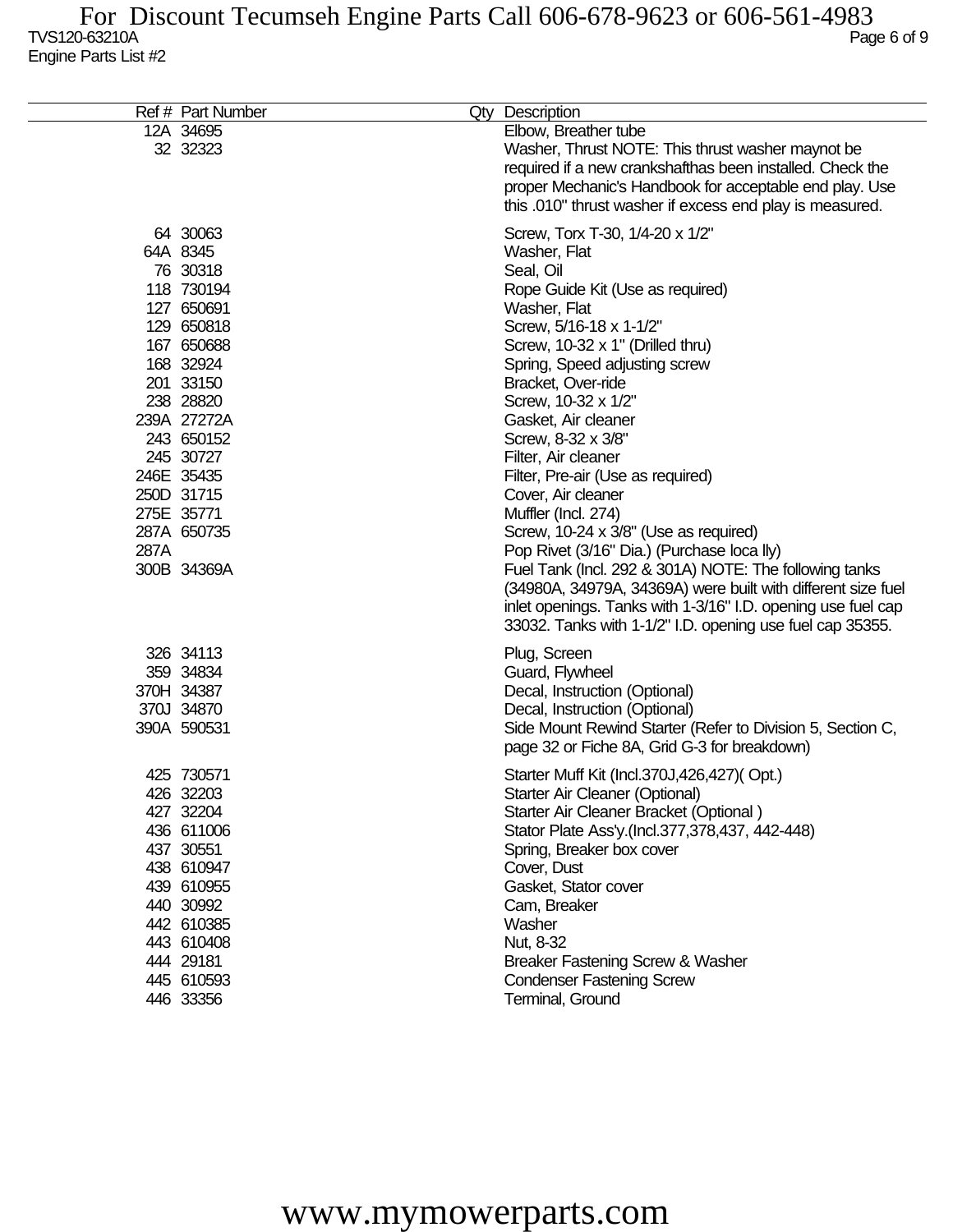TVS120-63210A Page 7 of 9 Engine Parts List #3 For Discount Tecumseh Engine Parts Call 606-678-9623 or 606-561-4983

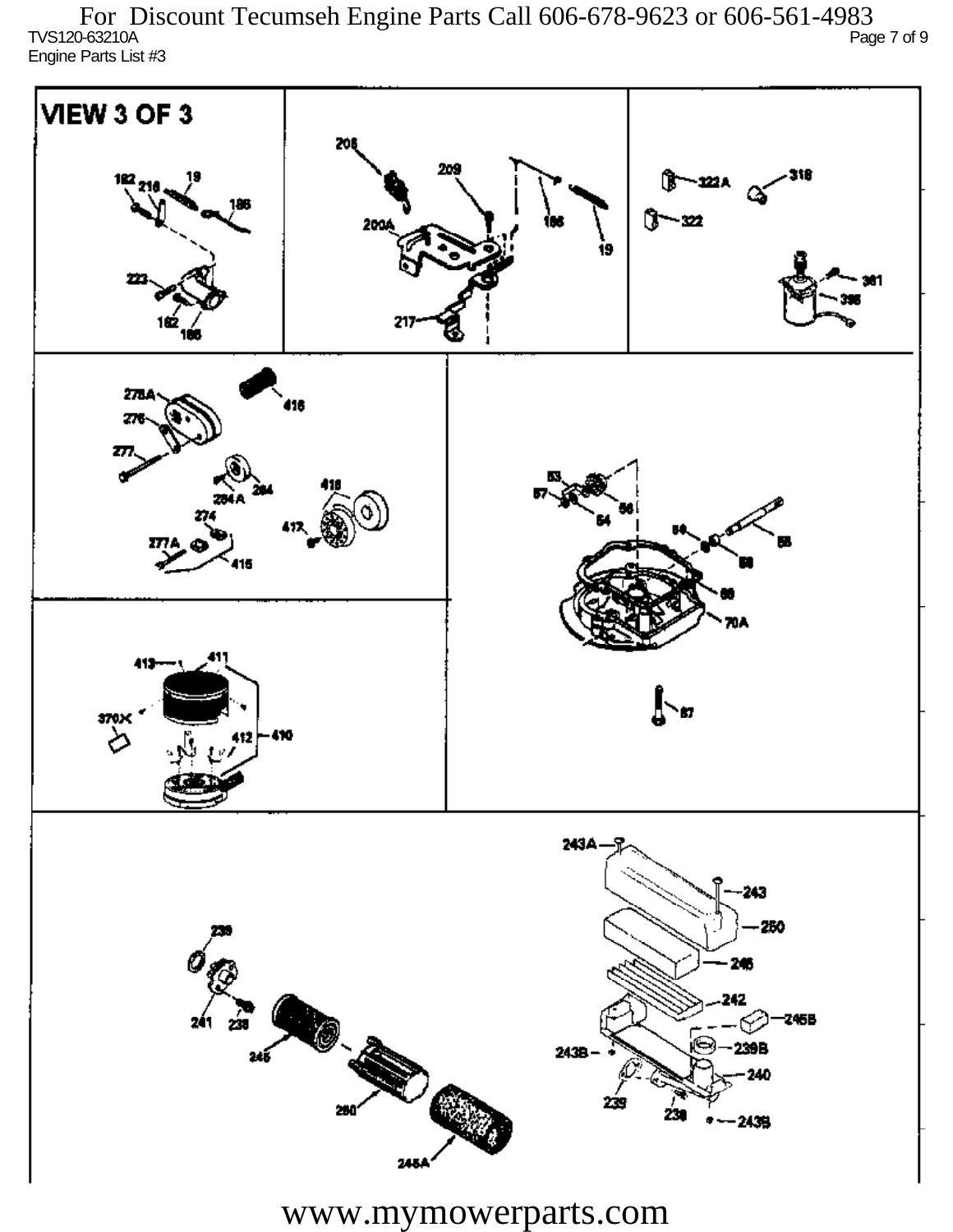| Ref # Part Number | Qty Description                                              |
|-------------------|--------------------------------------------------------------|
|                   |                                                              |
| 12A 34695         | Elbow, Breather tube                                         |
| 19 31361          | Spring, Extension                                            |
| 32 32323          | Washer, Thrust NOTE: This thrust washer maynot be            |
|                   | required if a new crankshafthas been installed. Check the    |
|                   | proper Mechanic's Handbook for acceptable end play. Use      |
|                   | this .010" thrust washer if excess end play is measured.     |
|                   |                                                              |
| 64 30063          | Screw, Torx T-30, 1/4-20 x 1/2"                              |
| 64A 8345          | Washer, Flat                                                 |
| 69 35261          | * Gasket, Mounting flange                                    |
|                   |                                                              |
| 76 30318          | Seal, Oil                                                    |
| 118 730194        | Rope Guide Kit (Use as required)                             |
| 127 650691        | Washer, Flat                                                 |
| 129 650818        | Screw, 5/16-18 x 1-1/2"                                      |
| 167 650688        | Screw, 10-32 x 1" (Drilled thru)                             |
| 168 32924         | Spring, Speed adjusting screw                                |
| 182 30088A        | Screw, 1/4-28 x 1"                                           |
| 185 33739         | Pipe, Intake                                                 |
| 186 34358         | Link, Governor spring                                        |
|                   | Bracket, Over-ride                                           |
| 201 33150         |                                                              |
| 206 610973        | Terminal (Use as required)                                   |
| 209 30200         | Screw, 10-24 x 9/16"                                         |
| 223 650142        | Screw, 1/4-20 x 1-1/8"                                       |
| 238 28820         | Screw, 10-32 x 1/2"                                          |
| 239A 27272A       | Gasket, Air cleaner                                          |
| 242 31691         | Bracket, Air cleaner                                         |
| 243 650152        | Screw, 8-32 x 3/8"                                           |
| 245 30727         | Filter, Air cleaner                                          |
| 246E 35435        | Filter, Pre-air (Use as required)                            |
| 250D 31715        |                                                              |
|                   | Cover, Air cleaner                                           |
| 274 26754A        | * Gasket, Exhaust (Use as required)                          |
| 274 33670A        | * Gasket, Exhaust                                            |
| 275E 35771        | Muffler (Incl. 274)                                          |
| 277 650795        | Screw, 1/4-20 x 2-1/4" (Use as requir ed)                    |
| 277 650774        | Screw, 1/4-20 x 2-3/8" (Use as requir ed)                    |
| 277 792005        | Screw, 1/4-20 x 2-1/2" (Use as requir ed)                    |
| 277A 30063        | Screw, Torx T-30, 1/4-20 x 1/2" (Use as req.)                |
| 300B 34369A       | Fuel Tank (Incl. 292 & 301A) NOTE: The following tanks       |
|                   | (34980A, 34979A, 34369A) were built with different size fuel |
|                   |                                                              |
|                   | inlet openings. Tanks with 1-3/16" I.D. opening use fuel cap |
|                   | 33032. Tanks with 1-1/2" I.D. opening use fuel cap 35355.    |
| 322 610885        | Connector, Terminal                                          |
| 326 34113         | Plug, Screen                                                 |
| 359 34834         |                                                              |
|                   | Guard, Flywheel                                              |
| 370H 34387        | Decal, Instruction (Optional)                                |
| 370J 34870        | Decal, Instruction (Optional)                                |
| 390A 590531       | Side Mount Rewind Starter (Refer to Division 5, Section C,   |
|                   | page 32 or Fiche 8A, Grid G-3 for breakdown)                 |
|                   |                                                              |
| 410 730574        | Debris Screen Kit(Incl.370H,411-413)(Opt.)                   |
| 411 35596         | Screen, Debris (Optional)                                    |
| 412 35597         | Bracket, Debris screen (Optional)                            |
| 413 650910        | Screw, 8-32 x 1/4 (Optional)                                 |
| 415 730162        | Muffler Adapter Kit(Incl.274,277)(Use as req)                |
| 425 730571        | Starter Muff Kit (Incl.370J,426,427)(Opt.)                   |
| 426 32203         | Starter Air Cleaner (Optional)                               |
| 427 32204         | Starter Air Cleaner Bracket (Optional)                       |
| 436 611006        | Stator Plate Ass'y.(Incl.377,378,437, 442-448)               |
|                   |                                                              |